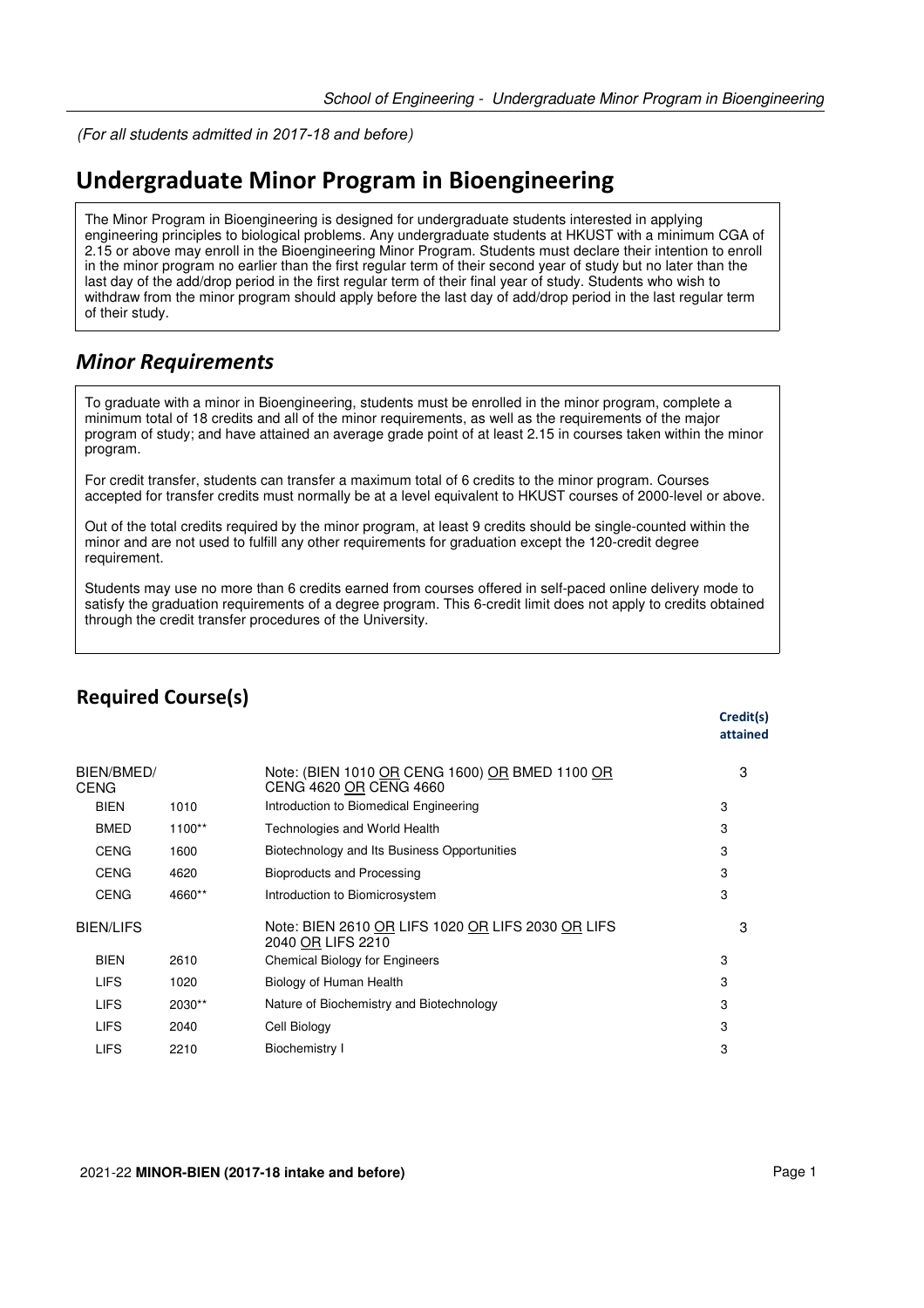| Elective(s)       |        |                                                                                                                                                                                                                                                                                                                                                                                                                                                                                                             | Minimum<br>credit(s)<br>required |  |
|-------------------|--------|-------------------------------------------------------------------------------------------------------------------------------------------------------------------------------------------------------------------------------------------------------------------------------------------------------------------------------------------------------------------------------------------------------------------------------------------------------------------------------------------------------------|----------------------------------|--|
| SENG/SSCI/<br>IPO |        | Elective for specialised study in Bioengineering (Courses<br>from the specified elective list, of which at least 1 course<br>should be at 4000-level. No more than one course within the<br>same course group can be counted toward the elective<br>requirements of this minor. Course(s) taken as required<br>course(s) of the program may not be counted toward this<br>elective requirement. Students may visit the program<br>website for a summary of electives grouped by areas of<br>concentration.) | 12                               |  |
| Group 01          |        |                                                                                                                                                                                                                                                                                                                                                                                                                                                                                                             |                                  |  |
| <b>BIEN</b>       | 2610   | <b>Chemical Biology for Engineers</b>                                                                                                                                                                                                                                                                                                                                                                                                                                                                       | 3                                |  |
| <b>LIFS</b>       | 1020   | Biology of Human Health                                                                                                                                                                                                                                                                                                                                                                                                                                                                                     | 3                                |  |
| <b>LIFS</b>       | 2030** | Nature of Biochemistry and Biotechnology                                                                                                                                                                                                                                                                                                                                                                                                                                                                    | 3                                |  |
| <b>LIFS</b>       | 2040   | Cell Biology                                                                                                                                                                                                                                                                                                                                                                                                                                                                                                | 3                                |  |
| <b>LIFS</b>       | 2210   | Biochemistry I                                                                                                                                                                                                                                                                                                                                                                                                                                                                                              | 3                                |  |
| <b>LIFS</b>       | 2220   | <b>Biochemistry II</b>                                                                                                                                                                                                                                                                                                                                                                                                                                                                                      | 3                                |  |
|                   |        |                                                                                                                                                                                                                                                                                                                                                                                                                                                                                                             |                                  |  |
| Group 02          |        |                                                                                                                                                                                                                                                                                                                                                                                                                                                                                                             |                                  |  |
| <b>LIFS</b>       | 4060   | Immunobiology                                                                                                                                                                                                                                                                                                                                                                                                                                                                                               | 3                                |  |
| <b>LIFS</b>       | 4150   | Plant Biotechnology                                                                                                                                                                                                                                                                                                                                                                                                                                                                                         | 3                                |  |
| <b>LIFS</b>       | 4630   | Advanced Topics in Biotechnology                                                                                                                                                                                                                                                                                                                                                                                                                                                                            | 3                                |  |
| Group 03          |        |                                                                                                                                                                                                                                                                                                                                                                                                                                                                                                             |                                  |  |
| <b>COMP</b>       | 4331   | Data Mining                                                                                                                                                                                                                                                                                                                                                                                                                                                                                                 | 3                                |  |
| <b>LIFS</b>       | 3150   | <b>Biostatistics</b>                                                                                                                                                                                                                                                                                                                                                                                                                                                                                        | 3                                |  |
| <b>LIFS</b>       | 3580   | <b>Bioinformatics</b>                                                                                                                                                                                                                                                                                                                                                                                                                                                                                       | 3                                |  |
| minor program)    |        | Group 04 (Students may only use either BIEN 1010 or CENG 1600, but not both, to count towards the                                                                                                                                                                                                                                                                                                                                                                                                           |                                  |  |
| <b>BIEN</b>       | 1010   | Introduction to Biomedical Engineering                                                                                                                                                                                                                                                                                                                                                                                                                                                                      | 3                                |  |
| <b>BMED</b>       | 1100** | Technologies and World Health                                                                                                                                                                                                                                                                                                                                                                                                                                                                               | 3                                |  |
| <b>CENG</b>       | 1600   | Biotechnology and Its Business Opportunities                                                                                                                                                                                                                                                                                                                                                                                                                                                                | 3                                |  |
| <b>CENG</b>       | 4620   | <b>Bioproducts and Processing</b>                                                                                                                                                                                                                                                                                                                                                                                                                                                                           | 3                                |  |
| <b>CENG</b>       | 4630   | Food Processing Technology                                                                                                                                                                                                                                                                                                                                                                                                                                                                                  | 3                                |  |
| <b>CENG</b>       | 4660** | Introduction to Biomicrosystem                                                                                                                                                                                                                                                                                                                                                                                                                                                                              | 3                                |  |
| Group 05          |        |                                                                                                                                                                                                                                                                                                                                                                                                                                                                                                             |                                  |  |
| <b>CENG</b>       | 1500   | A First Course on Materials Science and Applications                                                                                                                                                                                                                                                                                                                                                                                                                                                        | 3                                |  |
| <b>CENG</b>       | 4520** | Electronic Materials Processing for Chemical Engineers                                                                                                                                                                                                                                                                                                                                                                                                                                                      | 3                                |  |
| <b>CENG</b>       | 4540   | Nanomaterials and Applications in Chemical Engineering                                                                                                                                                                                                                                                                                                                                                                                                                                                      | 3                                |  |
| <b>MECH</b>       | 2410   | <b>Engineering Materials I</b>                                                                                                                                                                                                                                                                                                                                                                                                                                                                              | 3                                |  |
| Group 06          |        |                                                                                                                                                                                                                                                                                                                                                                                                                                                                                                             |                                  |  |
| <b>CENG</b>       | 4670   | <b>Pharmaceutical Engineering</b>                                                                                                                                                                                                                                                                                                                                                                                                                                                                           | 3                                |  |
| <b>LIFS</b>       | 4370   | Human Genetics and Personalized Medicine                                                                                                                                                                                                                                                                                                                                                                                                                                                                    | 3                                |  |

2021-22 **MINOR-BIEN (2017-18 intake and before)** Page 2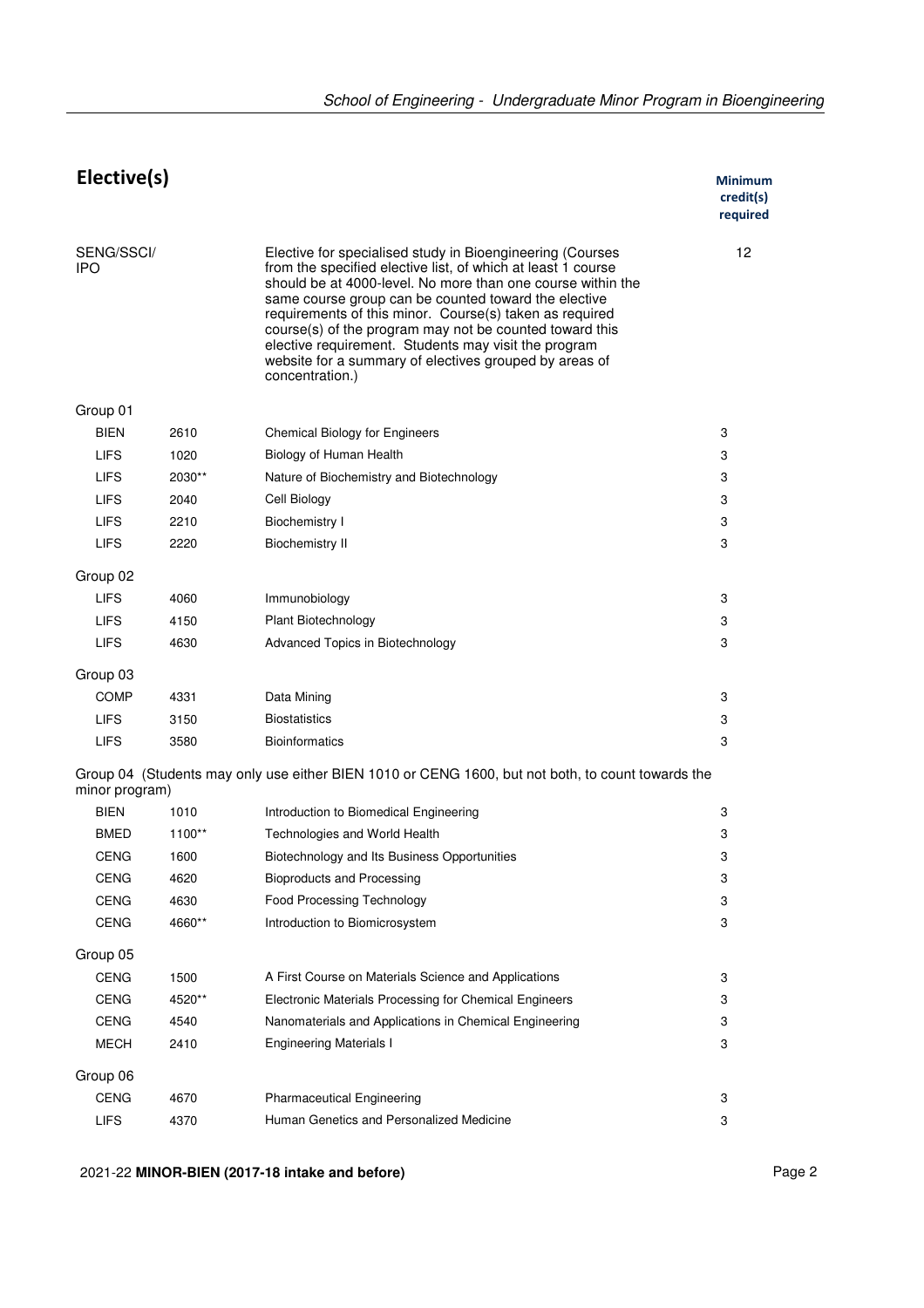| <b>LIFS</b>             | 4760  | <b>Biochemistry of Diseases</b>                             | 3                       |
|-------------------------|-------|-------------------------------------------------------------|-------------------------|
| <b>LIFS</b>             | 4950  | Neurochemistry                                              | 3                       |
| Group 07                |       |                                                             |                         |
| <b>COMP</b>             | 1001  | <b>Exploring Multimedia and Internet Computing</b>          | 3                       |
| <b>COMP</b>             | 1022P | Introduction to Computing with Java                         | 3                       |
|                         |       |                                                             |                         |
| Group 08                |       |                                                             |                         |
| <b>COMP</b>             | 4421  | Image Processing                                            | 3                       |
| <b>ELEC</b>             | 4130  | Machine Learning on Images                                  | 3                       |
| Group 09                |       |                                                             |                         |
| <b>ELEC</b>             | 2400  | <b>Electronic Circuits</b>                                  | $\overline{\mathbf{4}}$ |
| <b>ELEC</b>             | 2420  | <b>Basic Electronics</b>                                    | 3                       |
| Group 10                |       |                                                             |                         |
| <b>ELEC</b>             | 4810  | Introduction to Biosensors and Bioinstrumentation           | 4                       |
|                         |       |                                                             |                         |
| Group 11                |       |                                                             |                         |
| <b>ELEC</b>             | 4820  | Medical Imaging                                             | 3                       |
| Group 12                |       |                                                             |                         |
| <b>IEDA</b>             | 2510  | <b>Engineering Probability and Statistics</b>               | $\overline{\mathbf{4}}$ |
| <b>MECH</b>             | 4740  | Numerical Methods in Engineering                            | 3                       |
|                         |       |                                                             |                         |
| Group 13                |       |                                                             |                         |
| <b>MATH</b>             | 4333  | <b>Mathematical Biology</b>                                 | 3                       |
| Group 14                |       |                                                             |                         |
| <b>BIEN</b>             | 3010  | Biodesign: A Taste of Solving Real-Life Healthcare Problems | 3                       |
|                         |       |                                                             |                         |
| Group 15<br><b>BIEN</b> | 3020  |                                                             | 3                       |
| <b>LIFS</b>             | 3040  | <b>Advanced Biological Physics</b><br>Animal Physiology     | 3                       |
| <b>LIFS</b>             | 3070  | Introduction to Biophysical Instrumentation                 | 3                       |
| <b>LIFS</b>             | 3240  | Introduction to Neurobiology                                | 3                       |
| <b>LIFS</b>             | 4140  | Cancer Biology                                              | 3                       |
|                         |       |                                                             |                         |
| Group 16                |       |                                                             |                         |
| <b>MECH</b>             | 2210  | <b>Fluid Mechanics</b>                                      | 3                       |
| <b>MATH</b>             | 4326  | Introduction to Fluid Dynamics                              | 3                       |
|                         |       |                                                             |                         |

|        | **Remarks on course(s): |                                                                      |
|--------|-------------------------|----------------------------------------------------------------------|
| $\sim$ | BMED 1100:              | The course was last offered in 2014-15 and was deleted subsequently. |
| $\sim$ | CENG 4520:              | The course was last offered in 2013-14 and was deleted subsequently. |
| $\sim$ | CENG 4660:              | The course was last offered in 2015-16 and was deleted subsequently. |
| $\sim$ | LIFS 2030:              | The course was last offered in 2013-14 and was deleted subsequently. |
|        |                         |                                                                      |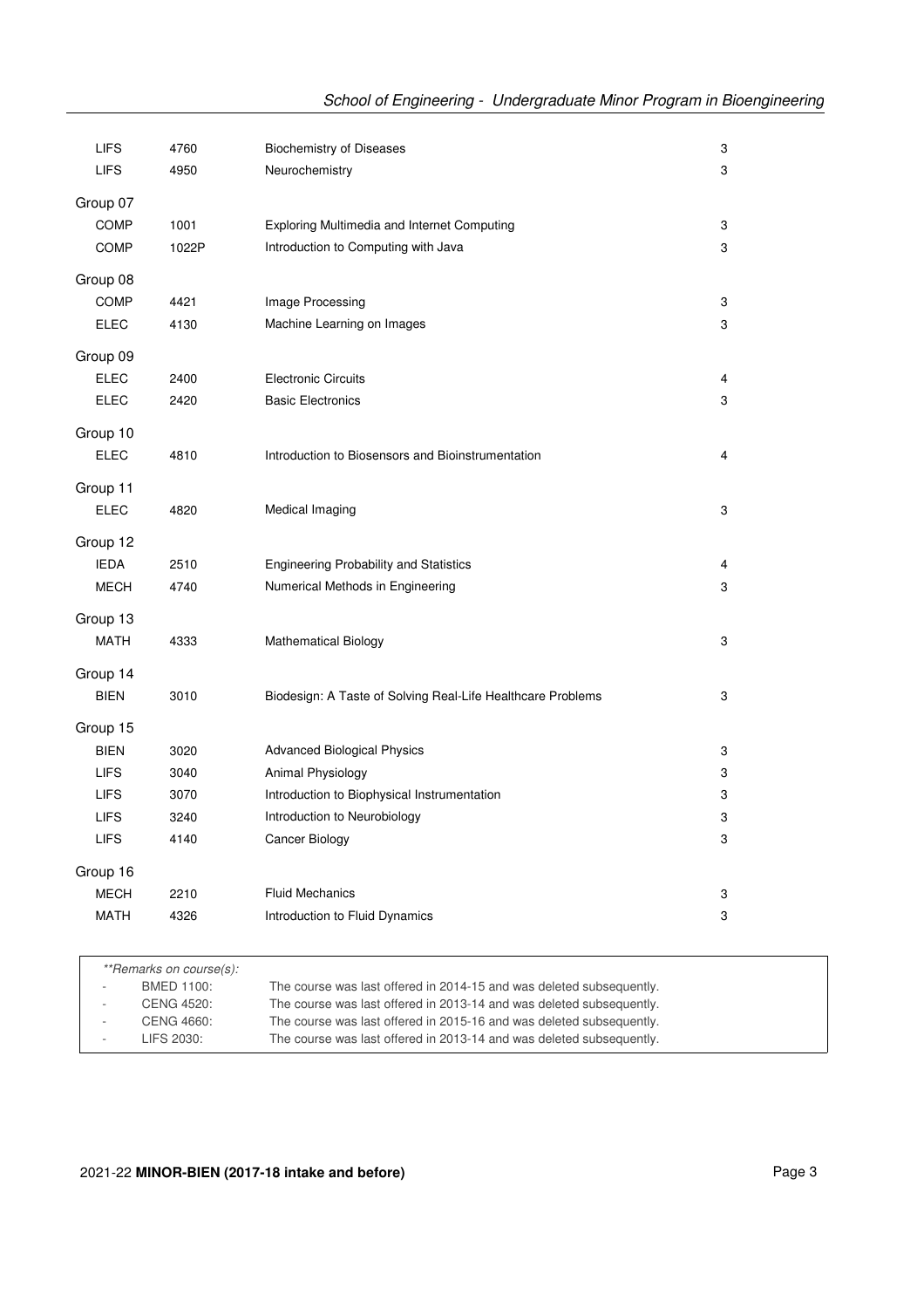(For all students *admitted in 2018-19 and after*)

# **Undergraduate Minor Program in Bioengineering**

The Minor Program in Bioengineering is designed for undergraduate students interested in applying engineering principles to biological problems. Any undergraduate students at HKUST with a minimum CGA of 2.15 or above may enroll in the Bioengineering Minor Program. The program is designed for students with fundamental knowledge in life science (e.g. LIFS 1901 or LIFS 2040), but also open to other students for enrollment, given that they may be required to take additional course(s) to acquire relevant foundation. Students must declare their intention to enroll in the minor program no earlier than the first regular term of their second year of study but no later than the last day of the add/drop period in the first regular term of their final year of study. Students who wish to withdraw from the minor program should apply before the last day of add/drop period in the last regular term of their study.

## *Minor Requirements*

To graduate with a minor in Bioengineering, students must be enrolled in the minor program, complete a minimum total of 18 credits and all of the minor requirements, as well as the requirements of the major program of study; and have attained an average grade point of at least 2.15 in courses taken within the minor program.

For credit transfer, students can transfer a maximum total of 6 credits to the minor program. Courses accepted for transfer credits must normally be at a level equivalent to HKUST courses of 2000-level or above.

Out of the total credits required by the minor program, at least 9 credits should be single-counted within the minor and are not used to fulfill any other requirements for graduation except the 120-credit degree requirement.

Students may use no more than 6 credits earned from courses offered in self-paced online delivery mode to satisfy the graduation requirements of a degree program. This 6-credit limit does not apply to credits obtained through the credit transfer procedures of the University.

|                           |      |                                                                        | attained |
|---------------------------|------|------------------------------------------------------------------------|----------|
| <b>BIEN/CENG</b>          |      | Note: BIEN 1010 OR CENG 1600                                           | 3        |
| <b>BIEN</b>               | 1010 | Introduction to Biomedical Engineering                                 | 3        |
| <b>CENG</b>               | 1600 | Biotechnology and Its Business Opportunities                           | 3        |
| BIEN/ELEC/<br><b>LIFS</b> |      | Note: BIEN 2310 OR BIEN 3320 OR BIEN 3410 OR ELEC<br>4810 OR LIFS 4320 | $3 - 4$  |
| <b>BIEN</b>               | 2310 | Modeling for Chemical and Biological Engineering                       | 3        |
| <b>BIEN</b>               | 3320 | Data Science for Biology and Medicine                                  | 3        |
| <b>BIEN</b>               | 3410 | Introduction to Bioinstrumentation and Bioimaging                      | 3        |
| <b>ELEC</b>               | 4810 | Introduction to Biosensors and Bioinstrumentation                      | 4        |
| <b>LIFS</b>               | 4320 | Data Science for Biology and Medicine                                  | 3        |
| <b>BIEN/LIFS</b>          |      | Note: BIEN 2410 OR BIEN 2610 OR LIFS 3040                              | З        |
| <b>BIEN</b>               | 2410 | Cellular and Systems Physiology for Engineers                          | 3        |
| <b>BIEN</b>               | 2610 | <b>Chemical Biology for Engineers</b>                                  | 3        |
| <b>LIFS</b>               | 3040 | Animal Physiology                                                      | 3        |

## **Required Course(s)**

**Credit(s)**